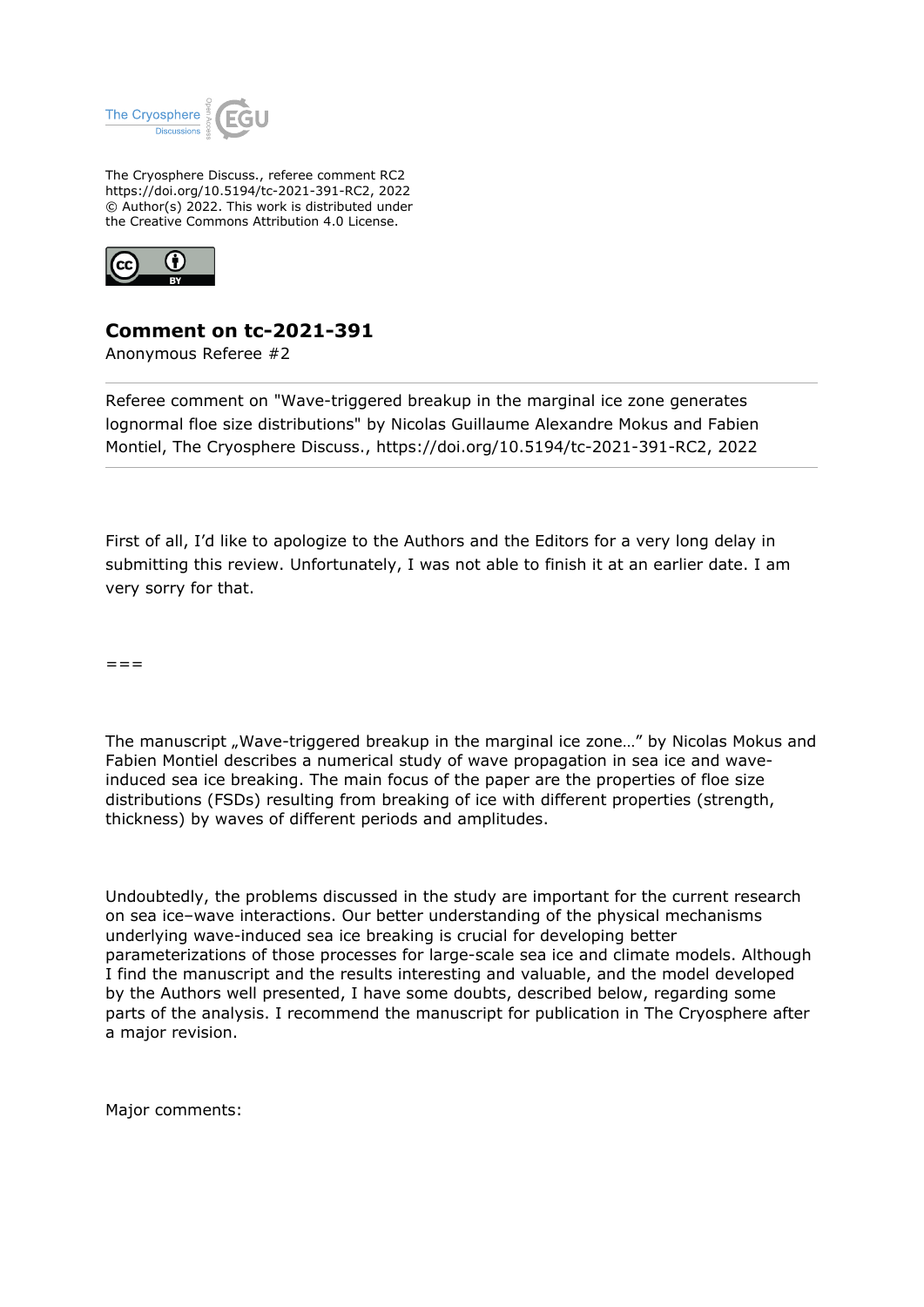The main point in my critics is related to the procedure described in Section 5.1: the whole algorithm is based on an assumption that the FSD resulting from sea ice breaking on irregular waves is "the weighted average of distributions resulting from monochromatic model runs". Why?

I really can't see the reason why it should be so simple.

Let's consider a very simple example of a wave field composed of two monochromatic waves with very different wavelengths, and let's assume that wave #1 does break the ice and produces very small floes, and wave #2 is very long and doesn't break the ice at all (or produces very large floes). The ice sheet in that case would break into small floes, corresponding to that resulting from wave #1 anyway, so computing FSD from a weighted average would produce truly weird results!

It's the part of the spectrum that leads to breakup that's important, not the whole spectrum!

As the Authors rightfully demonstrate in their manuscript for monochromatic waves, the relationships between floe size, ice properties, and wave length are quite complex and nonlinear, so there is no reason why the FSD resulting from a wave energy spectrum should behave as the Authors assume.

I have the impression that the shapes of FSDs in Fig. 6 to a large degree simply reflect the shape of the wave frequency spectrum, and that this is an artefact of the algorithm (or, more precisely, its part related to the computation of weighted averages). In my opinion, it is a very weak part of the analysis, but the Authors don't even discuss those weaknesses.

Of course, as I have serious objections regarding the above-mentioned assumption, I have also doubts regarding the results presented in sections 5.2-5.4 of the manuscript.

Why can't the model be forced by a superposition of monochromatic waves? The scattering model is linear, isn't it, so it shouldn't be difficult. All one needs to do is to add up the wave solutions for individual spectral components (assuming random phases) and use those to compute strain (as, e.g., in section 6 of Kohout & Meylan 2008).

- Are the FSDs obtained for monochromatic waves lognormal as well? Why is that pdf introduced first in Section 5.2 and not earlier? That would allow comparisons between FSDs obtained for regular and irregular wave forcing.
- The algorithm, as described in Section 3.3, does not take into account the time evolution of breakup – in the sense that the breaking events during one "sweep" are all taking place at the same time instance, and a breaking event at one location does not influence what is going on in an immediate vicinity of that location (sudden stress release etc.).

I'm not criticizing it, I just wonder whether/how this limitation can influence the resulting FSDs. What is the Authors' opinion about that?

- Figure 4a,b shows the total number of floes for various combinations of the model forcing. How does the width of the MIZ (i.e., the total length of the broken ice) change? It is an important parameter for several reasons, so it would be interesting to see plots analogous to those in Fig.4ab, but showing the MIZ width. Or at least some comments on that in the text.
- I know it's beyond the scope of this paper, but I'm just curious: Have the Authors analyzed the shape of the attenuation curves produced by their model? Are they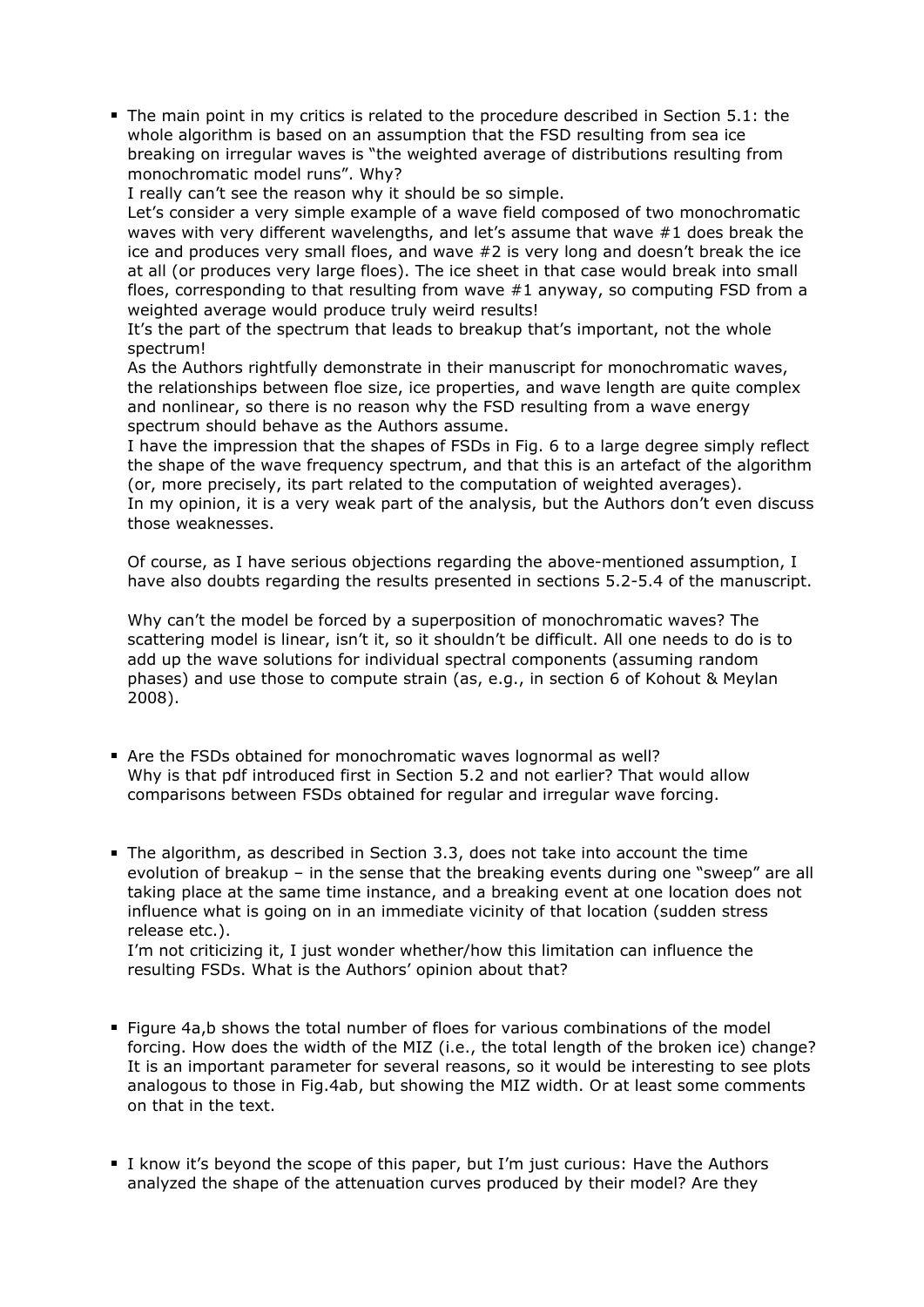approximately exponential, or are there deviations from the exponential curve (as in eq. 2.1 of Squire, Phil Trans A, 2018), especially close to the ice edge?

Minor, technical and other comments:

- Line 38: "Hence…" suggests this sentence follows from the previous one, but I don't really see the connection. I think I know what is meant here, but I'd suggest formulating it more clearly.
- Lines 41-43: I'd suggest to add here that this technique not only leads to erroneous values of the power law exponents, but, in the first place, suggests the existence of power law tails even when there aren't any and when the pdfs aren't heavy-tailed at all.
- Line 93: The recent paper by Dumas-Lefebvre and Dumont (currently under discussion in TCD: https://tc.copernicus.org/preprints/tc-2021-328/) is worth citing here, as it describes a wonderful observational dataset of sea ice breaking by waves. (It's not selfadvertisement, I'm not an author of that paper.)
- Lines 256-258: I understand that those tests suggest that the details of how the floes are placed after breaking are not important. Maybe it's a naïve question, but are those empty spaces between floes necessary? Does the algorithm work for densely packed ice field, with zero spaces between floes?
- Lines 265-266: "FSD dispersion". Dispersion? As the term "dispersion" has a clearly defined meaning in the context of waves, I'd suggest replacing it here with "median floe size".
- Lines 268-269: "a positive relationship between the ice mechanical resistance […] and the presence of larger floes". But the skewness is larger for smaller strength and thinner ice, isn't it? The presence of larger floes itself can result from a simple shift of the distribution to the right and is not directly related to the skewness, so this sentence is a bit misleading.
- And further: "Qualitatively, increasing epsilon\_c has only a moderate effect on the FSD and seems to be only affecting its mode, shifting it towards larger floes, while its shape remains the same." Is it really so? Are the shape parameters of the pdfs in Fig.3a really so similar? My impression from the figure is quite different. It might be wrong, of course, but please back up this statement by some numbers, e.g., skewness values (maybe you could add them to the panels in Fig.3a,b for those three cases presented?). As far as the mode is concerned, in Fig. 3a it changes by  $\sim$ 100% between case 1 and 3, so I'd say it is a quite substantial change.
- Line 274: "the dispersion in floe sizes": again, it's not clear what exactly is meant here. The range of floe sizes? (i.e. pdf width?)
- Line 277: crisp -> sharp? rapid?
- Line 349: "the definition of the ice edge is not clear, as it is period-dependent". I don't understand this statement, please clarify. And further: "the total length of ice in each period category". Period category? Overall, I'd recommend rephrasing this whole paragraph, as it contains a lot of statements that are hard to follow (although the overall meaning is clear, of course).
- Lines 426-427: "scattering alone is not effective enough at dissipating wave energy"!!! Scattering does not dissipate energy at all! Moreover, in a 1D setting, scattering alone does not lead to wave energy attenuation within sea ice: even for an extremely long ice cover, the wave energy at its downwave end must be equal to the energy of the incomming wave minus the energy reflected from the from the upwave edge. In other